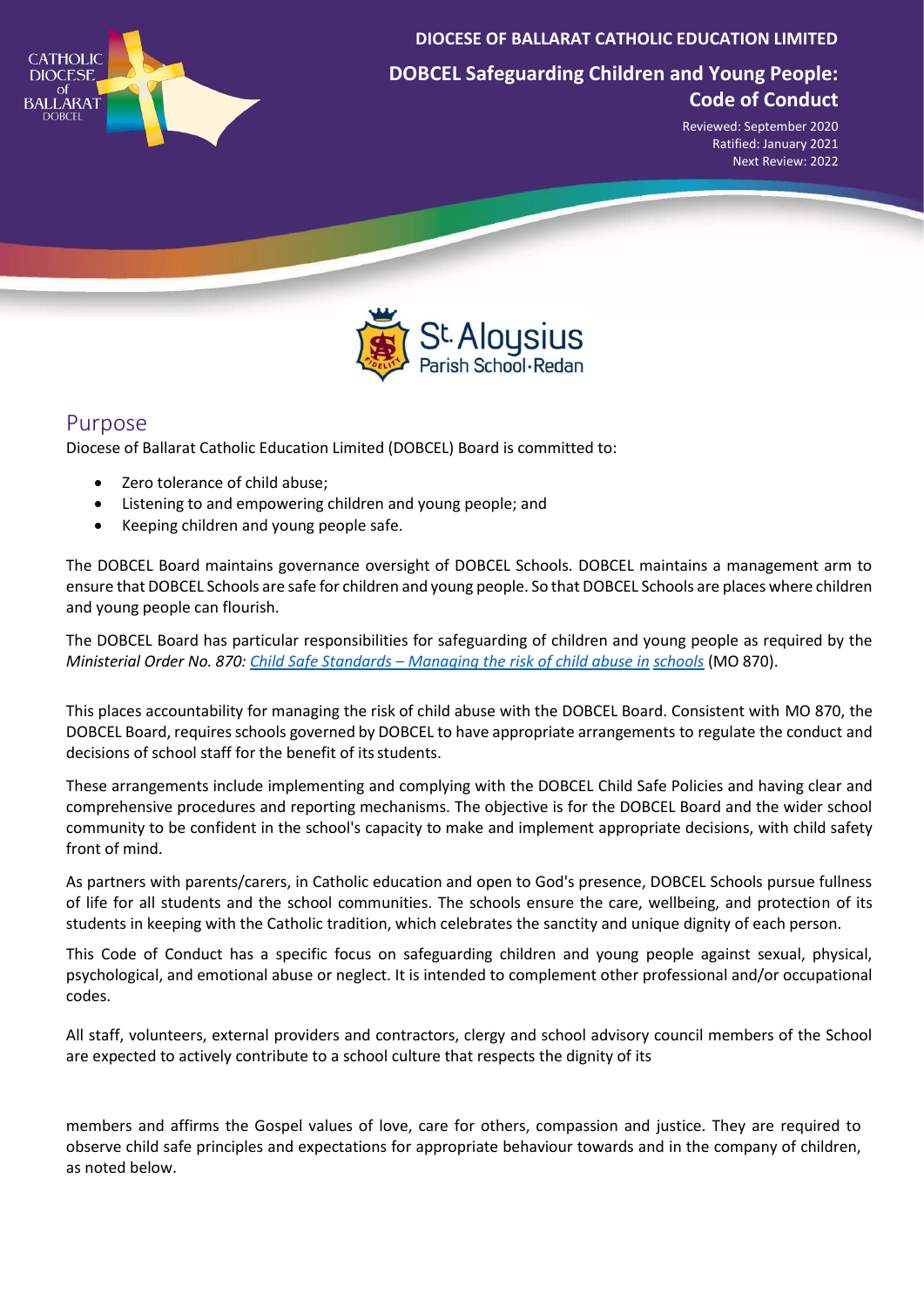## Acceptable Behaviours

All staff, volunteers, external providers, contractors, visitors, clergy, and school council members are responsible for supporting the safety of children by:

- adhering to the school's child safe policy and upholding the school's statement of commitment to child safety at all times
- taking all reasonable steps to protect children from abuse
- treating everyone in the school community with respect
- listening and responding to the views and concerns of children, particularly if they are telling you that they or another child has been abused or that they are worried about their safety/the safety of another child
- promoting the cultural safety, participation, and empowerment of Aboriginal and Torres Strait Islander children (for example, by never questioning an Aboriginal and Torres Strait Islander child's selfidentification)
- promoting the cultural safety, participation, and empowerment of children with culturally and/or linguistically diverse backgrounds (for example, by having a zero tolerance of discrimination)
- promoting the safety, participation, and empowerment of children with a disability (for example, during personal care activities)
- ensuring as far as practicable that adults are not alone with a child
- reporting any allegations of child abuse to the school's leadership (or child safety officer if the school has appointed someone to this role)
- understanding and complying with all reporting obligations as they relate to mandatory reporting and reporting under the Crimes Act 1958
- reporting any child safety concerns to the school's leadership (or child safety officer if the school has appointed someone to this role)
- if an allegation of child abuse is made, ensuring as quickly as possible that the child(ren) are safe
- reporting to the Victorian Institute of Teaching (VIT) any charges, committals for trial or convictions in relation to a sexual offence by a registered teacher, or certain allegations or concerns about a registered teacher